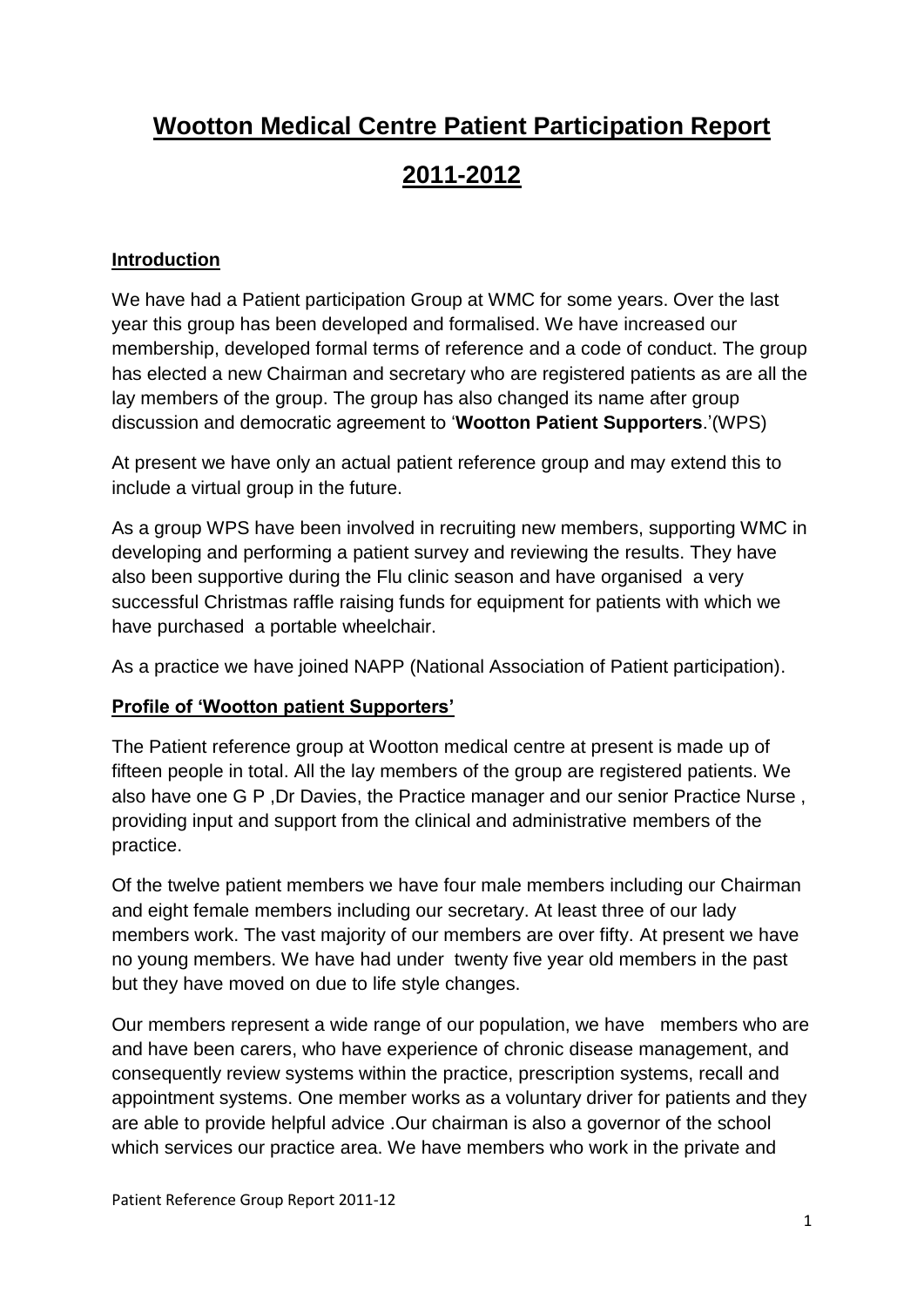public sector including the NHS and these members are able to provide important contributions as a result of their work experience. We have representation from our Afro-Caribbean population.

We are aware as a group we need to encourage more young men and women and more members with young families. We are also aware that people's lives are not static and that people have large commitments on their time and may not feel able to give yet more time to join us. Also work patterns often preclude younger people joining us but hopefully two new young patients will be coming to our next meeting.

#### **Steps taken to recruit members to 'Wootton Supporters Group'**

As a practice we have, with the members of 'Wootton Patient Supporters' help tried to encourage new members, and for a wider representation of our practice demographic profile to join the group. We have displayed posters in the Medical Centre and also in local shops and public notice boards, Group members have taken these posters also and displayed them in areas they felt would make our patient population aware of the group and be inspired to join us. They displayed the posters in community centres, local libraries and notice boards of their choice*.(copy of poster attached below*) We have encouraged opportunistic recruitment by all clinical and reception staff when patients attend the surgery.

An invitation to join the group is given to new patients as they register with Wootton Medical Centre (*copy attached below*).

Direct invitation to join has been undertaken by the group's lead GP and all GPs and the practice manager informed if any patients show an interest so that contact can be made again before the next meeting to rekindle that interest.

Before each meeting an invitation to all patients to attend is clearly displayed in the surgery building. Group members have also encouraged membership when they have been helping to support and guide patients during our 'Flu' campaign and during the highly successful 'Wootton Supporters Group' Christmas raffle. Our newsletter also invites people to join.

#### **Development of Wootton Medical Centre Practice Survey 2011-2012**

The group discussed the proposed practice survey initially in July 2011.No specific problem areas within the practice were raised by the group and so a number of standardised questionnaires (IPQ, GPAQ, FR3DOM, and others) were circulated and questions reviewed by all members. It was felt that a general survey may help highlight areas that need addressing. One member of the group suggested touch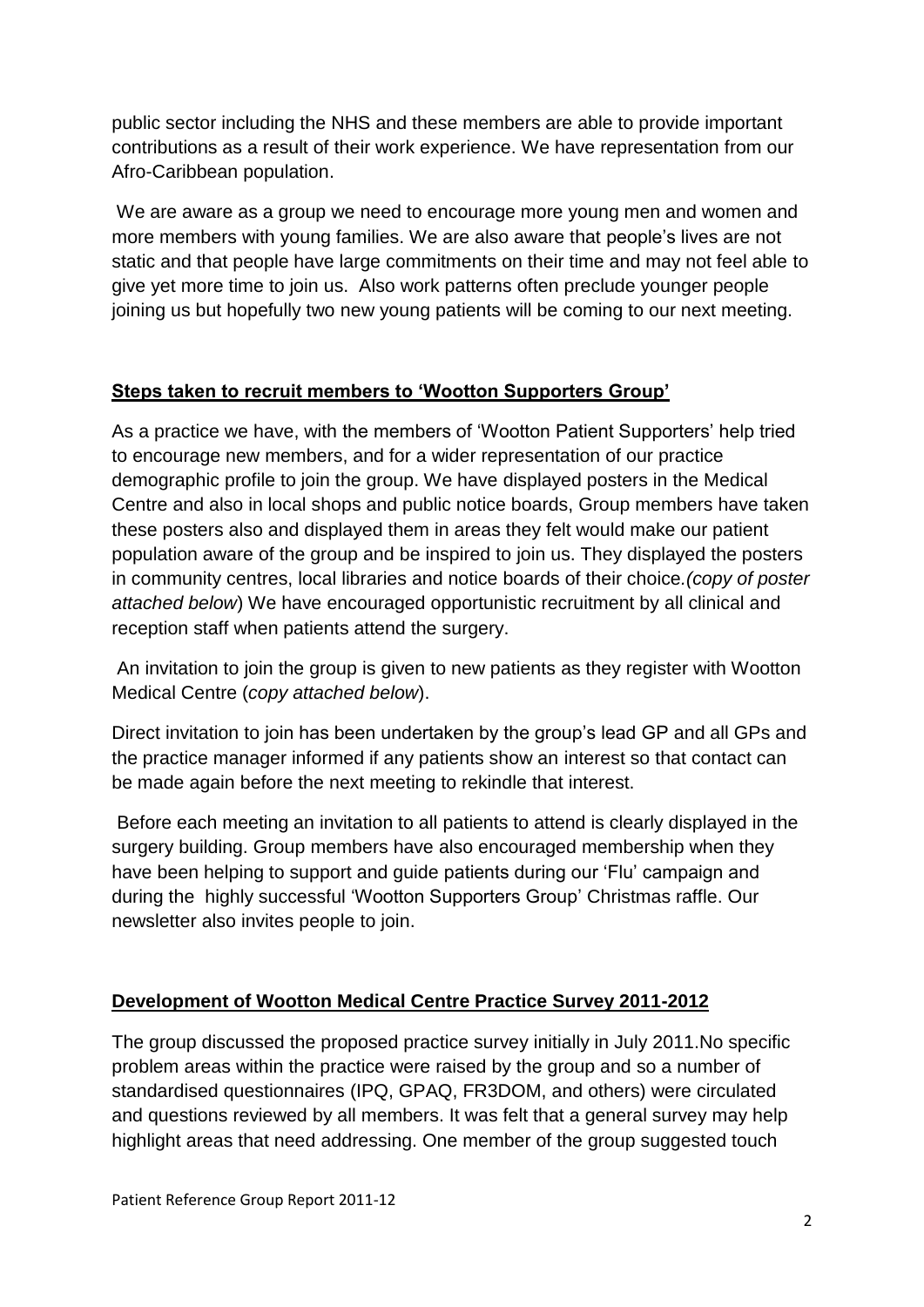screen surveys as used in local government. This was reviewed by the lead GP but did not cover general practice and required specialist screens and programmes and was not appropriate for WMC needs.

In September the proposed survey was discussed within the group again .In November the practice proposed using the IPQ(Improving Practice Questionnaire) standardised questionnaire as this provided a well-structured questionnaire covering a wide range of service issues , including access , reception provision and care provision in all areas of care which WMC take very seriously. Professional analysis of the responses which provides national performance comparisons and comparison with previous performance by Wootton Medical Centre would aid 'Wootton Patient Supporters' and practice move together to improve the overall service and develop an action plan. The IPQ is straight forward and easy to complete . The IPQ is also approved for revalidation and by the Care Quality Commission. The use of this questionnaire was agreed by WPS. WPS were included in the decision of when the survey was performed. It was agreed that it would be best performed after the 'Flu clinics were finished and before Christmas. WPS members were involved supporting the reception staff in running the survey.

#### **Patient Survey at Wootton Medical centre 2011-2012**

After agreement to the use of the IPQ survey by the 'WPS' the survey was organised

IPQ=Improving practice questionnaire, cfep = client focused evaluation programme surveys ltd, a survey company specialising in patient and colleague feedback in health professionals working in the NHS.

#### **Methodology;**

In order for the survey to be significant a minim of 25 questionnaires per thousand patients should be completed and we were sent 210 questionnaires for completion. The three doctors at WMC took part in the survey and on this occasion the practice nurses were not included in the survey

A specific week in December was chosen by the practice manager to carry out the survey, this was the week beginning 15 12 2012.The Doctors were not made aware of this date so that the survey would be a true reflection of their normal service. The survey was carried out without bias or prejudice and all patients attending for a Doctor appointment during the survey period were offered the opportunity to take part. The responses on the questionnaires were anonymous. Completion of the questionnaires was voluntary and if a patient declined the opportunity to complete one this was respected by the survey administrators

During each surgery session a member of the reception staff was placed in the surgery foyer, meeting and greeting all patients inviting all those attending for a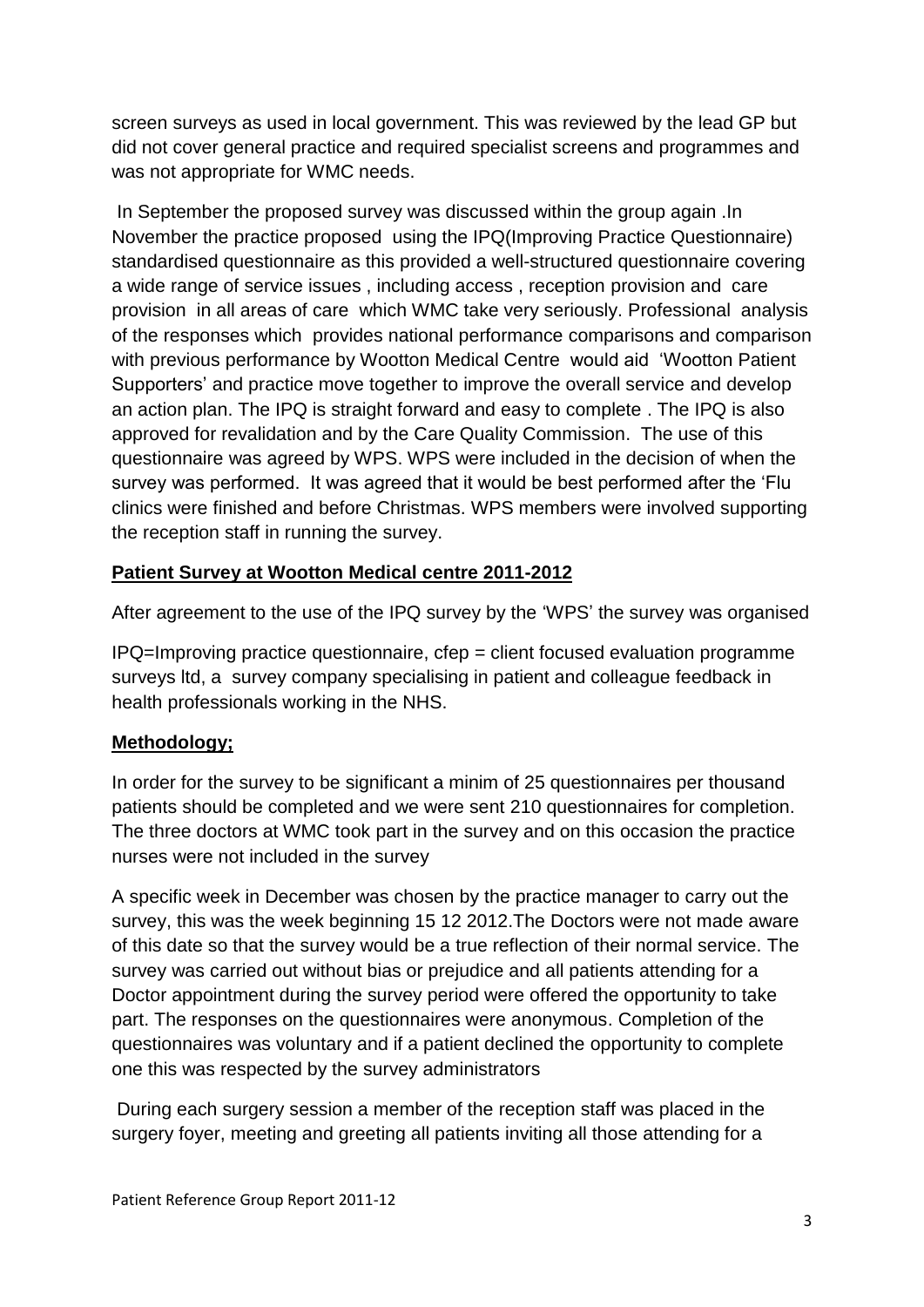doctor appointment to complete the IPQ questionnaire after their appointment. During some sessions members of the WPS helped the reception staff carry out this role. The questionnaires were held on clip boards and the survey provided pens.

The questionnaires were colour coded with a blue, red or yellow mark, denoting the colour coding used within the practice for each Doctor. Completed forms were place by the respondent in the same colour coded envelope and placed in a box which was, when all the questionnaires were completed forwarded to cfep uk surveys' for analysis by recorded delivery. All 210 questionnaires (70 per doctor) were completed with no wastage.

#### **Results of Patient satisfaction survey 2011-2012**

The results of the Practice survey were returned from cfep uk surveys in two formats; a poster giving a graphical and visual display of the results and also a detailed report of results to each question asked with comparison with national results and a full list of participants comments. Individual reports for each of the three participating clinicians were also received.

#### **Informing patients of survey results**

The poster report depicting survey results(*attached below*) was displayed for all to see on the notice board in the waiting room with an attached explanation and open invitation to attend a meeting with WPS and also the opportunity to view the full report should they want to. A copy of the full report is kept in reception for all patients to read should they want to.

#### **Meeting with WPS to Discuss Survey Results**

A meeting of WPS was held on 23 02 2012 with practice members of the group to discuss the survey that had been completed by 210 patients.

- At the meeting the lead clinician Dr Davies thanked the group very much for their support before and during the survey procedure.
- Copies of the results and participant comments were reviewed and discussed.
- The overwhelming results of the survey were very good with and overall satisfaction rating practice as good, very good or excellent as 93%.All parameters reviewed in the questionnaire except above the national average and all but one in the top 25% of all mean score nationally. The only parameter in the middle 50% of all means at 66% satisfaction concerned the comfort of the waiting room area.
- The results were also compared to previous surveys performed in 2007, 06 and 05 .The overall satisfaction result had improved and the majority of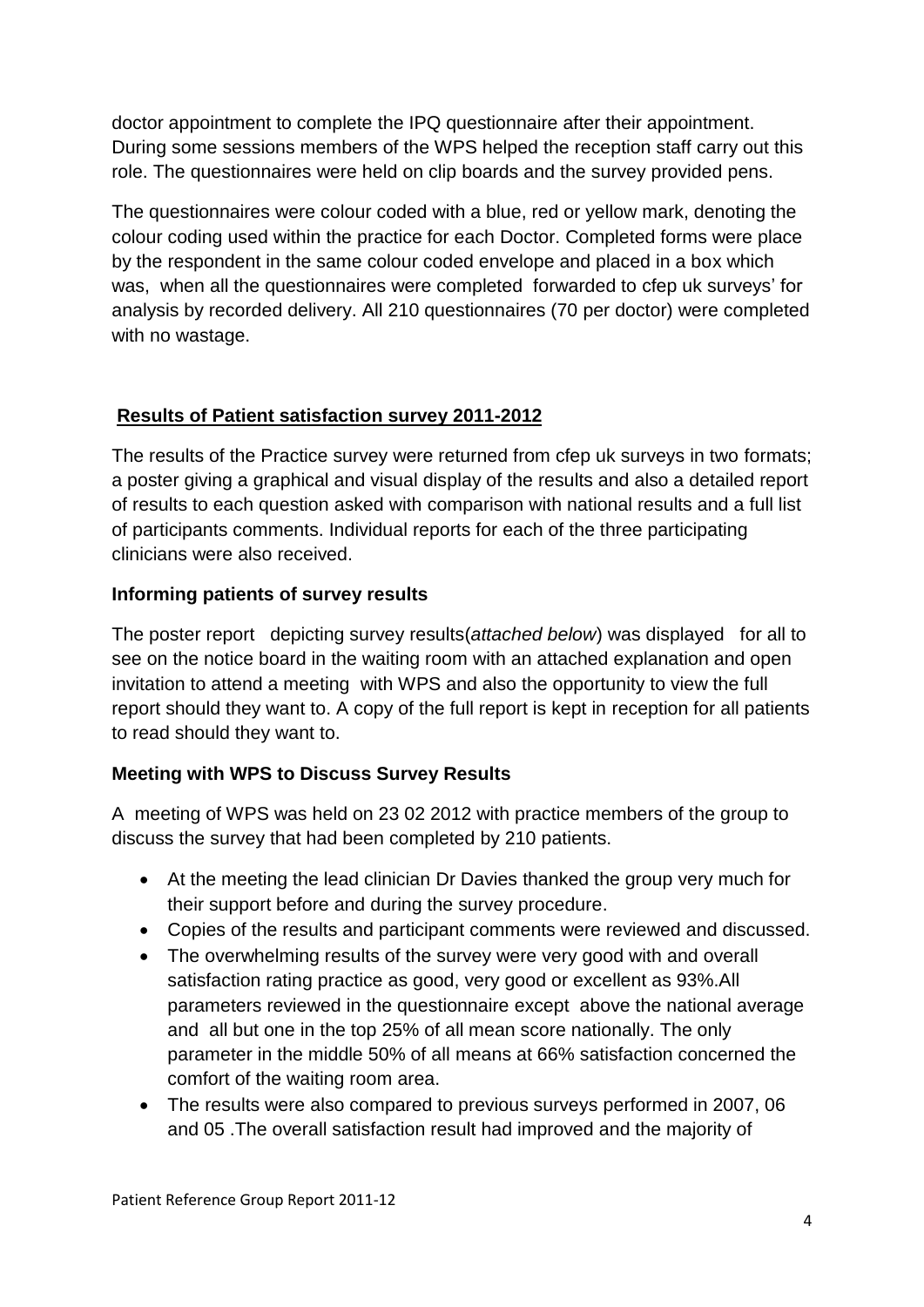parameters surveyed had improved. The only areas showing no improvement on performance in previous surveys are shown on table below.

| Parameter                     | Score<br>20011-12 average | National 2007 2006 2005 |    |    |    |
|-------------------------------|---------------------------|-------------------------|----|----|----|
| GP availability in 48 hours   | 75                        | 64                      | 81 | 78 | 74 |
| <b>Practitioner of choice</b> | 75                        | 61                      | 76 | 71 | 72 |
| Speak practitioner on phone   | 70                        | 60                      | 70 | 66 | 66 |
| Waiting room comfort          | 66                        | 65                      | 68 | 66 | 69 |
| Waiting time                  | 67                        | 57                      | 70 | 64 | 70 |

 We performed very well in all areas of the survey, the areas we performed particularly well in, were the questions about individual practitioner seen. All these parameters were well above the national average .Also all results had improved since previous surveys as shown below;

Table to show areas of excellent performance by clinicians in survey

| Parameter;              | 2011 | Nat average 2007 2006 2005 |    |    |    |
|-------------------------|------|----------------------------|----|----|----|
| Satisfaction with visit | 91   | 79                         | 88 | 87 | 89 |
| Warmth of greeting      | 92   | 81                         | 90 | 86 | 89 |
| Ability to listen       | 93   | 81                         | 87 | 88 | 89 |
| explanations            | 91   | 80                         | 84 | 87 | 85 |
| Confidence in ability   | 93   | 82                         | 89 | 89 | 90 |

• The questions referring to reception staff were also well above the national average and all in the top 25% of all means and had all improved since previous surveys.

Reception staff=87% national average 77%

- Also discussed were the responses from the under 25year old age group. The overall mean score for this age group was 79%( national average=70) although this was a very small sample (19 respondents) this was felt to be an improvement from previously.
- At the meeting comments made by participants and recorded in the results were also discussed at some length as well as the overall survey results. Almost all comments were very supportive and complementary.
- Possible actions to address results from the survey and recorded comments were discussed

.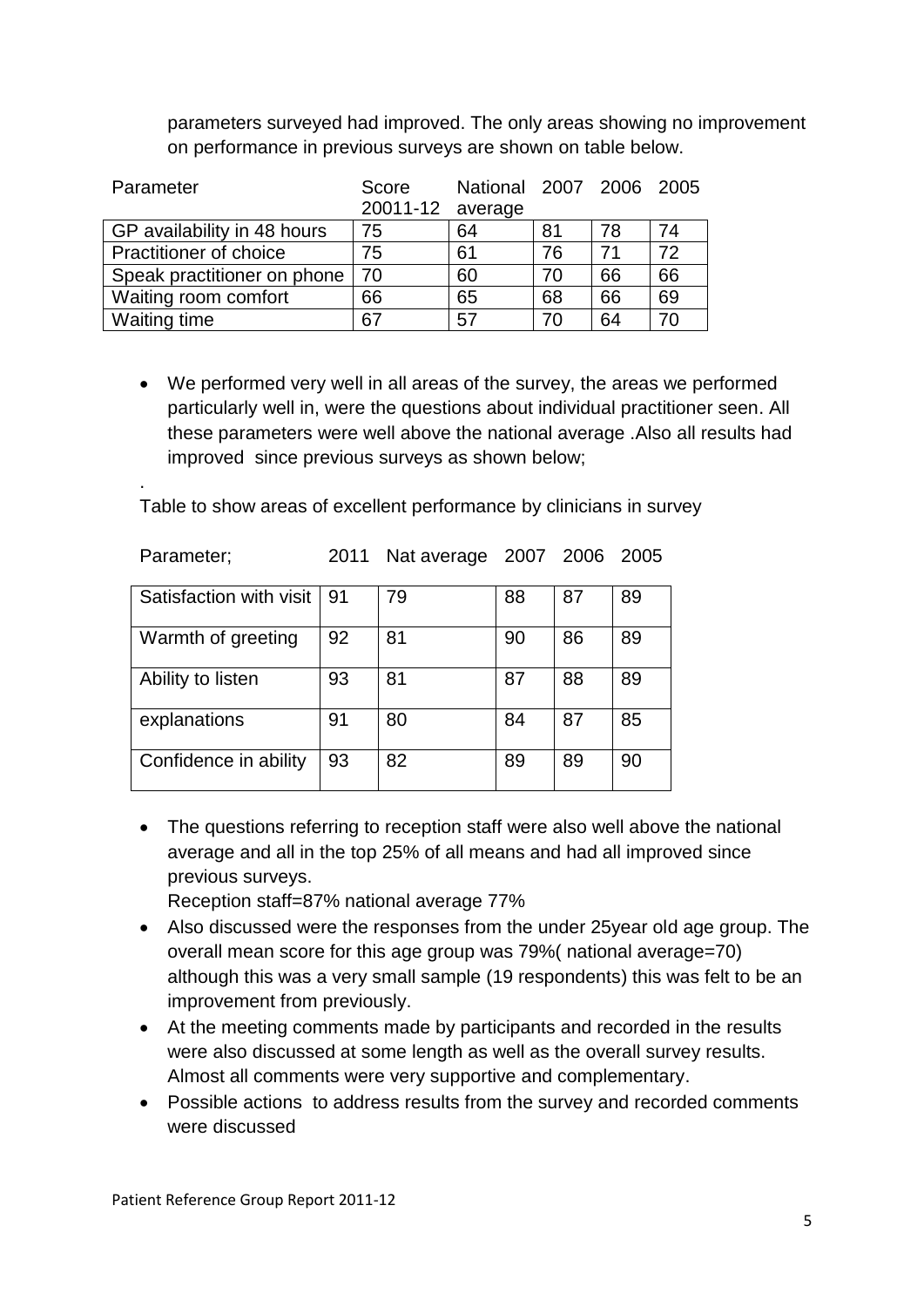#### **Survey poster of results that was displayed in waiting room(**& page11)

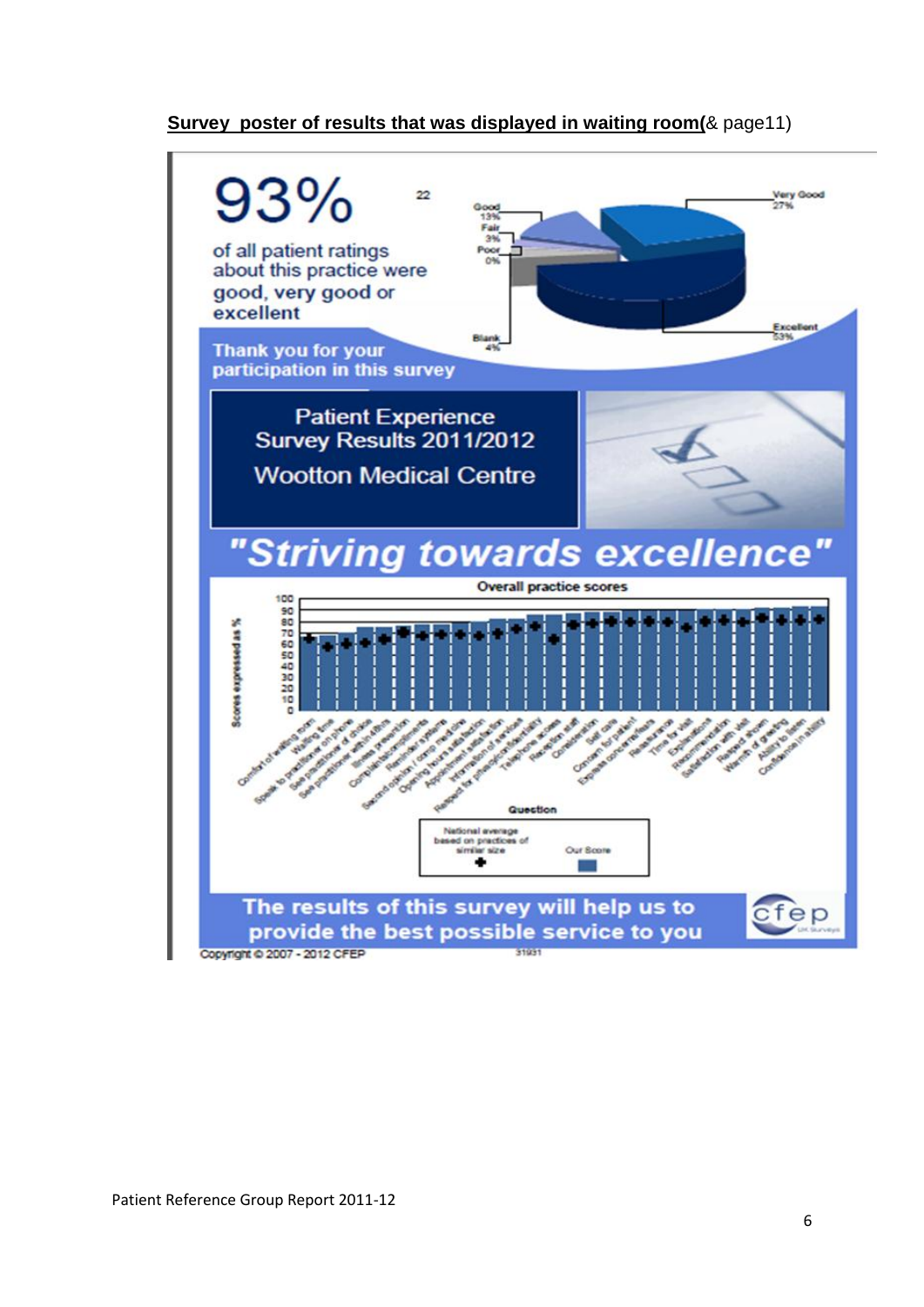#### **Areas for change and improvement and proposals for change made with 'WPS'**

#### **1. Waiting room;**

a) The waiting room was an area of relative poor performance, that is 66% just above national average (65%) and this area was also commented on by survey participants and this was discussed.

The waiting room is not large, has fixed, hard surface seats some with arms and a small paly area for children ,It has a notice board and calling system which is clearly visible , it is all visible from the reception area in case of emergency or difficulty. At the meeting the Practice manager explained the seats were secure and this reduced hazard, they permitted proper cleaning. Hopefully the patients would not need to sit for too long if the appointment system works well and waiting times are low. The room had been purpose built. There is no possibility for structural change to the waiting room at present. Following discussion the group accepted these points and that there is, at present no room for change. Working to improve waiting times for patients attending appointments could help reduce pressure on the waiting room.

#### **2. Magazines;**

a) The lack of magazines was also highlighted in the survey comments. This is a further reflection of waiting room dissatisfaction. Again the Practice manager explained that during the Swine flu outbreak all magazines had been removed following instructions from the PCT and HPA. They had not been replaced. The group decided after discussion that no magazines were better than old, used ones .A group decision was made, that magazines were not required.

#### **3; Surgery Access**

a) Access to a practitioner within 48 hours was well above national average at 75% (61%= national average). There were comments from participants querying access and opening times, early morning access and Saturdays. This was discussed and the group informed that the Doctors do provide an extended hours service on a Wednesday evening until 9 pm and also an early morning session provided once a week on a Monday by Dr Moore at 0745am. At present due to the small number of clinicians (three doctors of whom two are part time) Saturday opening is not possible.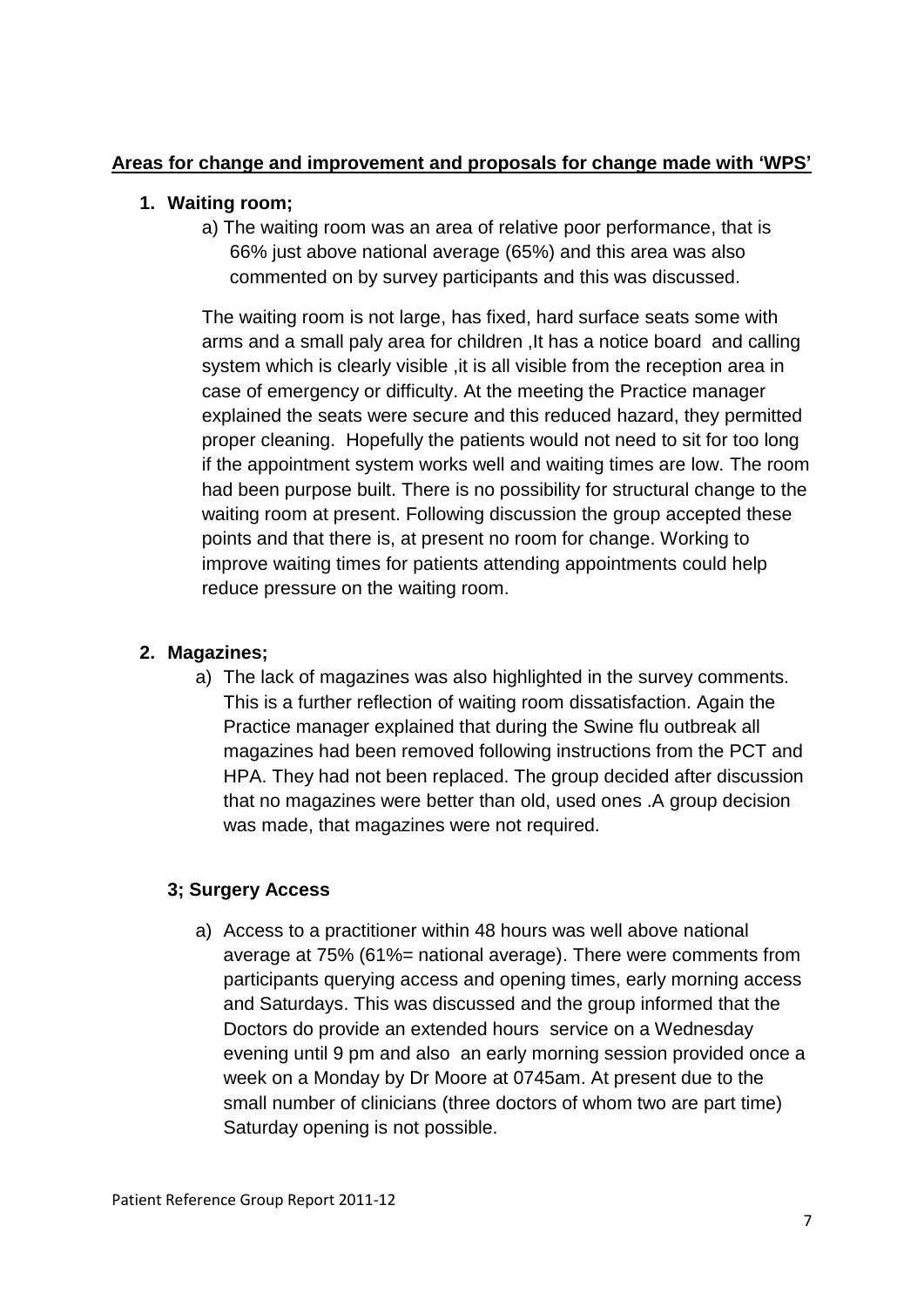After discussion it was decided that the practice would

- Highlight and advertise both the evening and early morning facility more effectively to improve patient awareness of this.
- Table to show WMC opening hours including extended hours is attached at end of report.
- b) The Doctors were keen to improve access further, to relieve pressure on appointments and improve access to GP within 48 hours and to improve access to see practitioner of choice despite both these parameters being well above the national average at 75%.A discussion followed about introducing more telephone consultations and formalising telephone access. At present telephone access is informal, with patients phoning in and doctors phoning back when they can, this often leads to multiple attempts by patients, reception staff and clinicians to make contact. It works well but could be better for all concerned. After discussion it was agreed that a trial of more formalised telephone use would take place and subsequently audited and patients opinion on the change assessed. Patients would be informed by a poster in waiting room and a protocol for staff would be developed.

The aim of this change is to;

- Clarify and improve telephone access and use
- **IMPROVE ACCESS to both practitioner of choice and 48 availability**
- **IMPROVE reception staff awareness of telephone use**
- **IMPROVE SERVICE provided to all patients.**
- **WPS to be updated at next meeting.**

During the meeting the WPS congratulated the practice on the results obtained in the survey.

ESD March 2012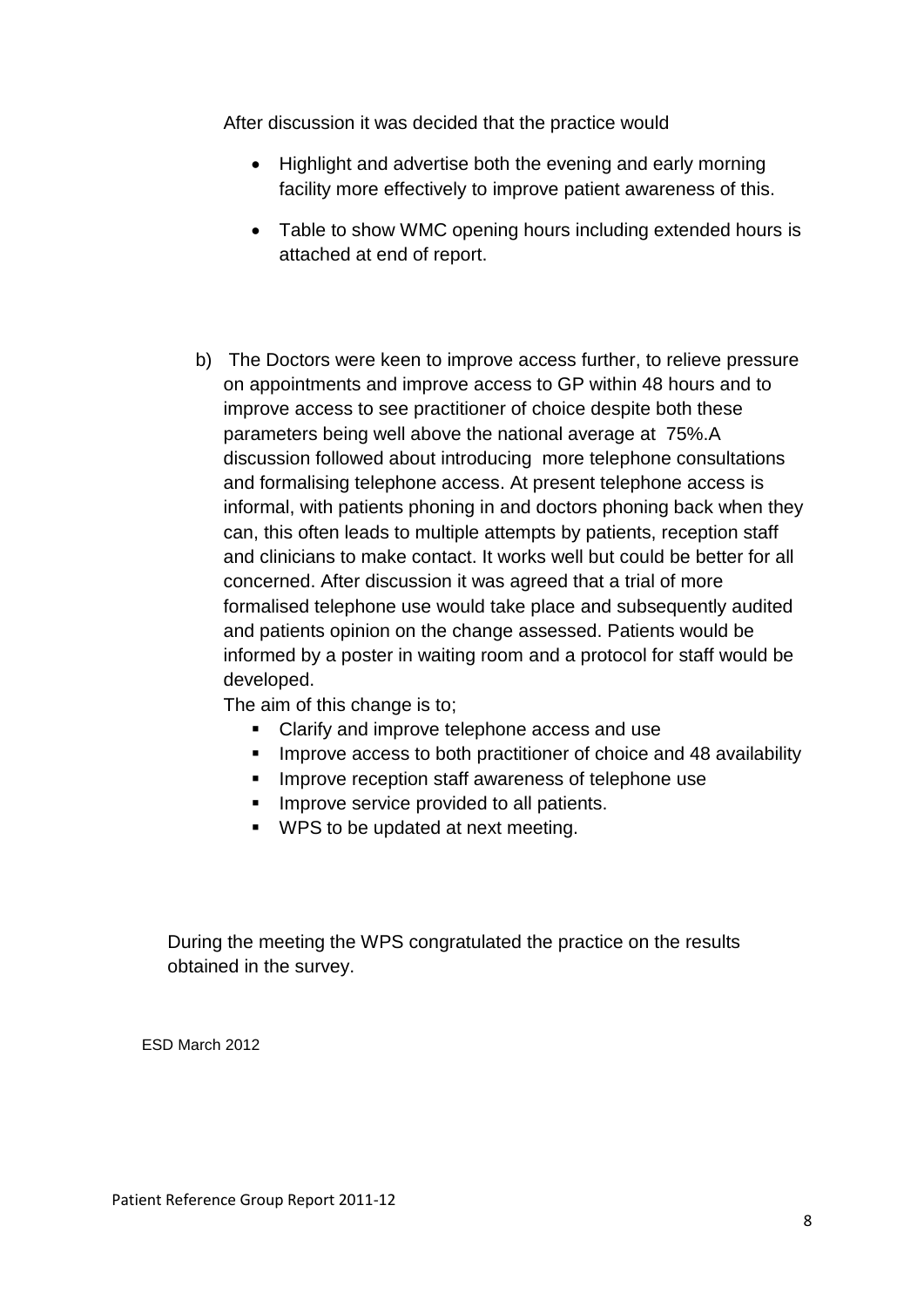Attachments;

- 1, Poster inviting patients to join patient reference group, 2, Invitation to new patients
- 3, Poster of results,4, Patient information on Survey Action Plan.
- 5, Table of opening hours of practice premises and extended hours and how to access services.

# **CALLING ALL PATIENTS OF WOOTTON MEDICAL CENTRE**

## **DO YOU WANT TO HAVE AN INPUT INTO THE SERVICE YOU RECEIVE?**

## **IF SO JOIN OUR PATIENT REFERENCE GROUP OR OUR VIRTUAL REFERENCE GROUP ON LINE.**

## **CONTACT - MRS S CONNOLLY OR DR S DAVIES ON 01604 709933**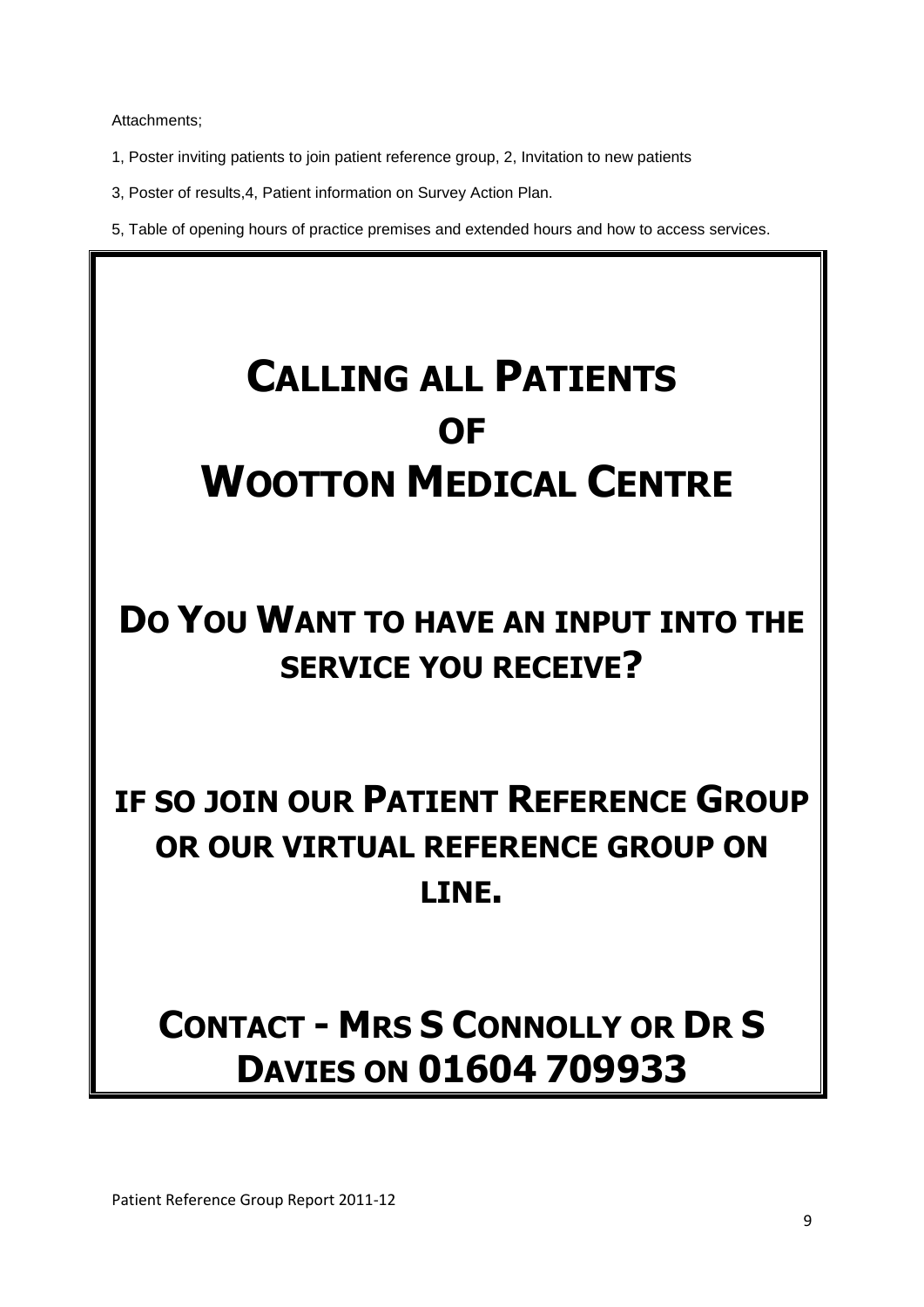### *Wootton Patient Supporters*

Welcome to Wootton Medical Centre

We value **all** our patients' views and if you would like to

Improve the service you receive

Come and join '*Wootton Patient Supporters*'

Ask at reception for more details or speak to Dr Davies.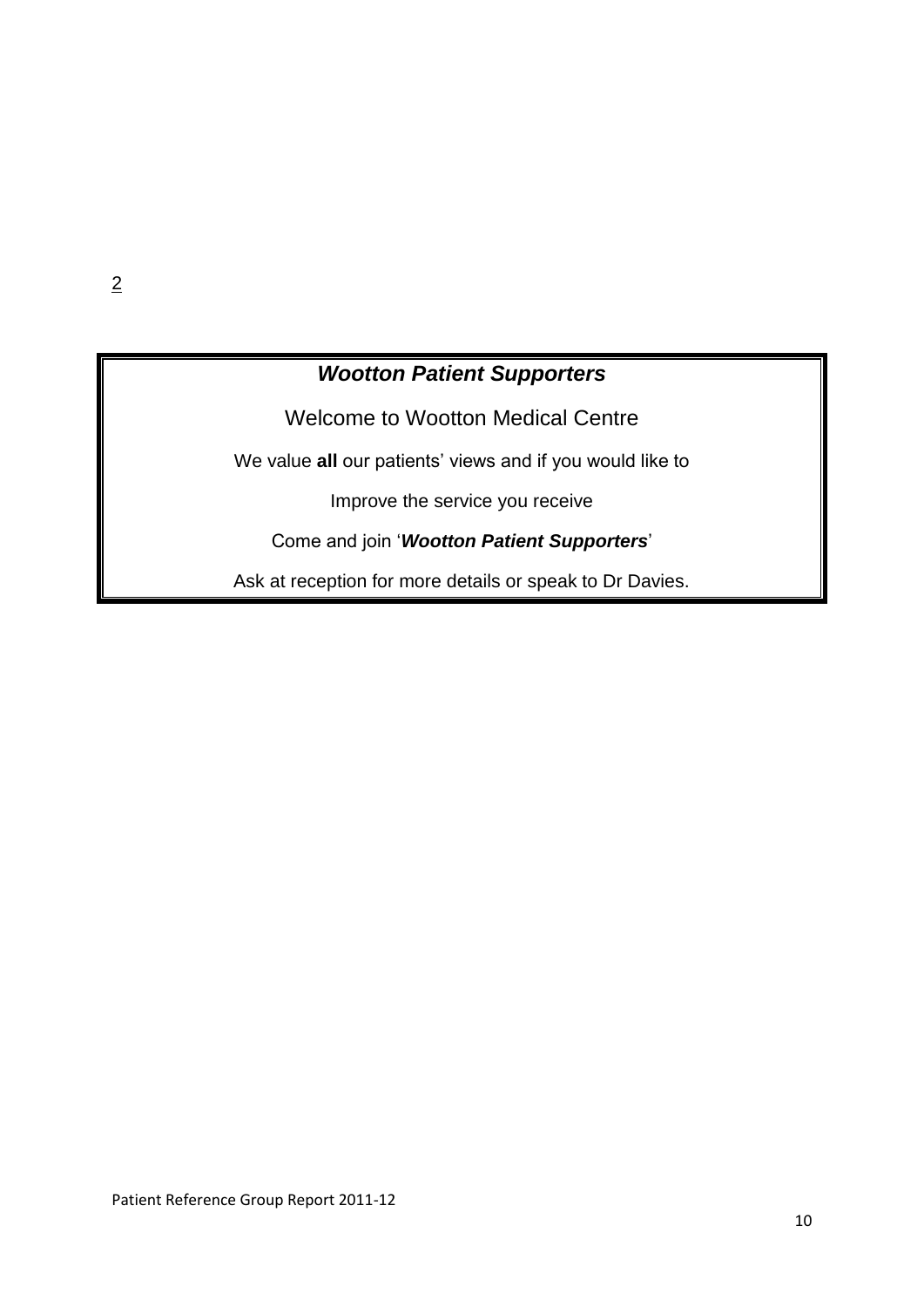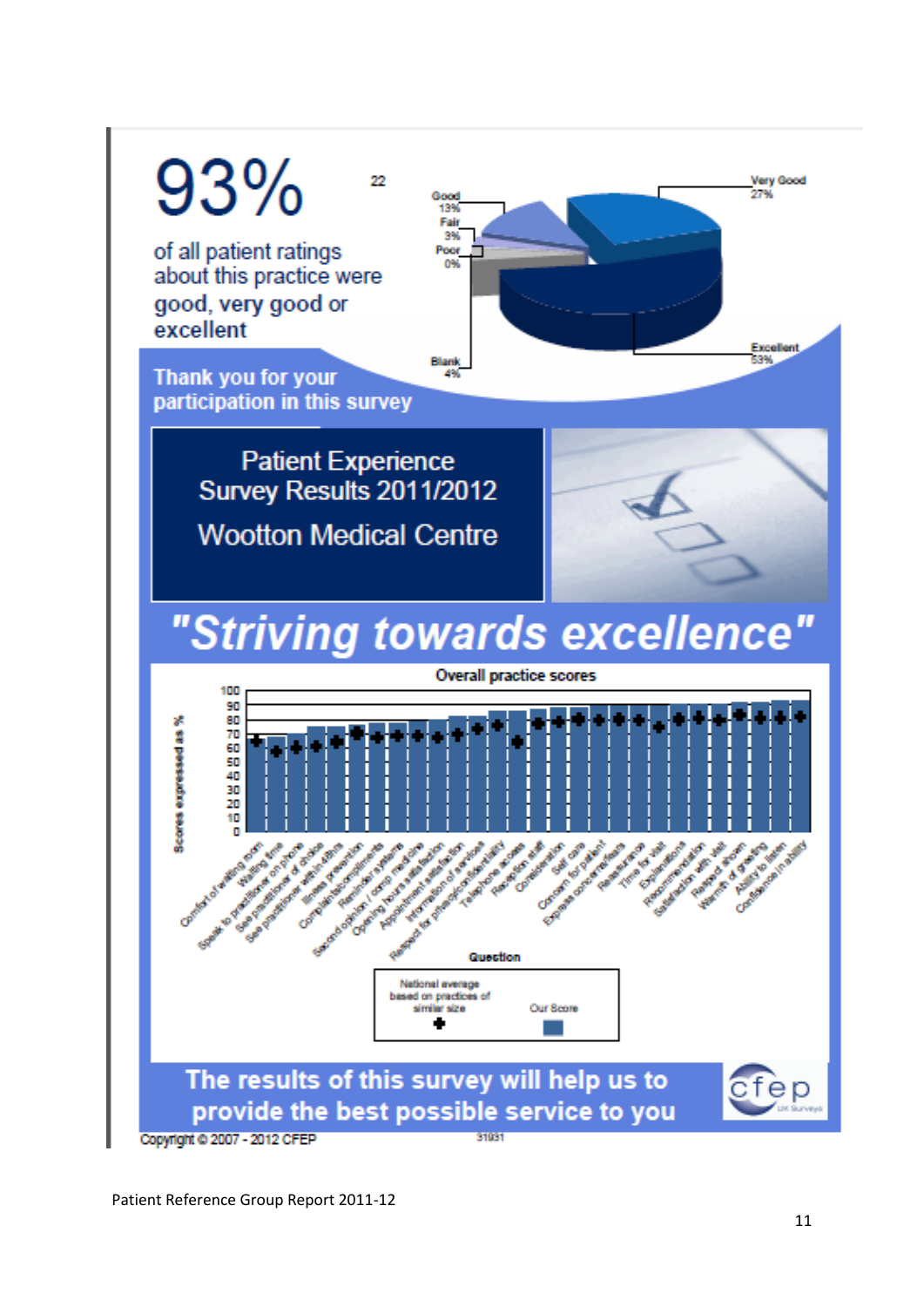## WOOTTON MEDICAL CENTRE

## **Actions Following Patient satisfaction Survey 2011-2012.**

Thank you to all who took part in our Patient satisfaction Survey in December 2011. A poster displaying results has been in the waiting room since February. We have discussed the results and comments with 'Wootton Patient Supporters' (WPS) your patient participation group.

As a practice we were delighted with the response of 93% of respondents felt we provide a good, very good or excellent service. 'WPS' were also pleased. Thank you also for the very positive comments. We discussed both the detailed results and comments. We are keen to improve our service further and address your concerns.

### *Requests for improved access*;

Some respondents queried possible late evening, early morning, Saturday surgeries.

- We provide extended hours every Wednesday evening from 6.30pm -9pm with bookable appointments.
- Dr Moore provides early morning appointments every Monday morning at 0745 am.
- We will make steps to improve patient awareness about this availability.
- We are not able to extend access to Saturday mornings at present.

### *Waiting room facilities:*

You don't particularly like our waiting room with only 66% satisfaction rate, just above the national average and a number of comments regarding comfort and magazines.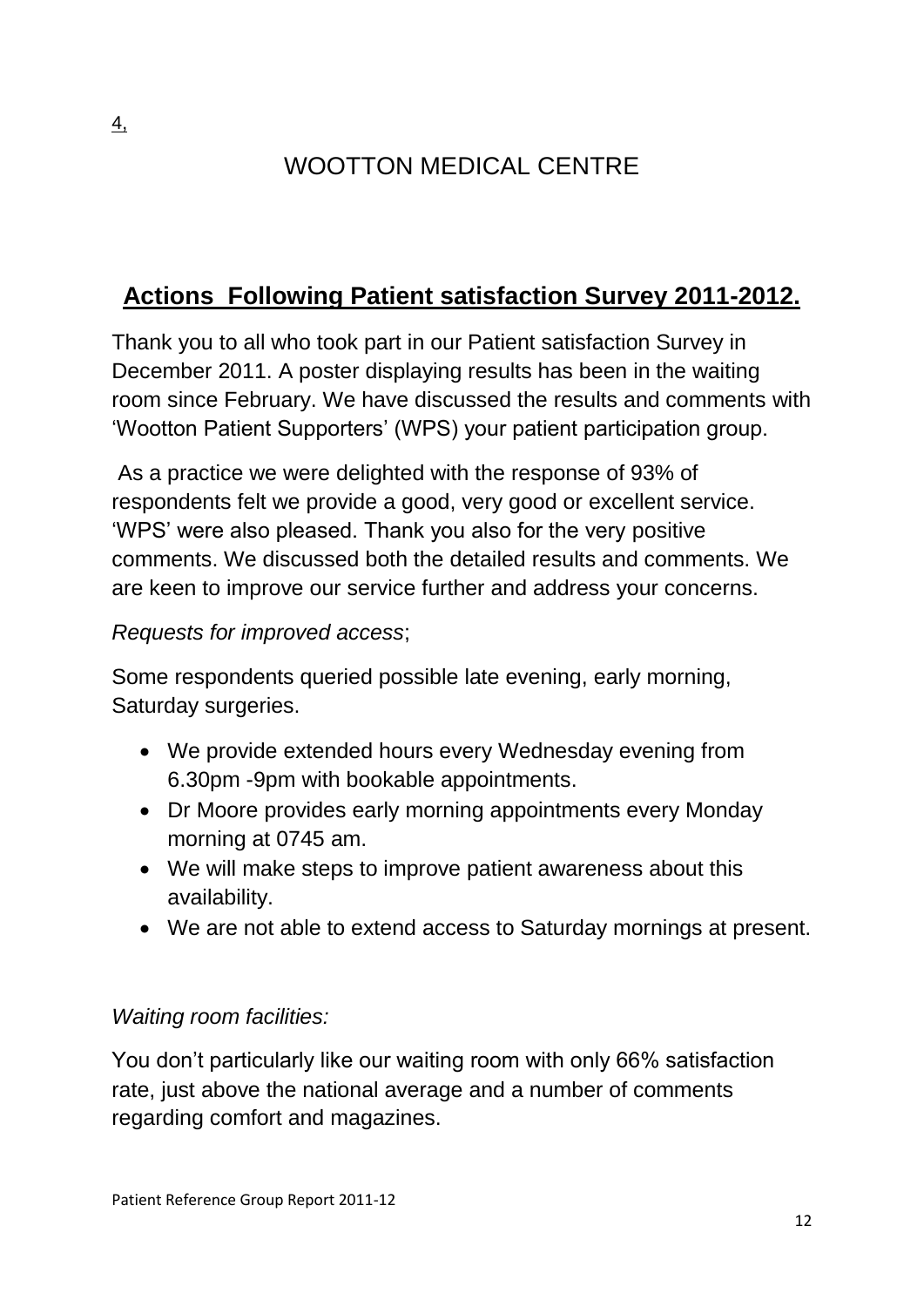- The waiting room is functional and purpose built with fixed cleanable chairs for your safety. We are unable to change it.
- Magazines which were sometimes out of date and tatty were removed from the waiting area during the swine flu epidemic in response to PCT guidance. They have not been replaced and on discussion of your comments 'WPS' agree with this policy.
- We will strive to improve the waiting times you have prior to your appointments.

#### *Access to Practitioner of choice, Access within 48hours:*

Although we performed well above the national average in these parameters we are as a practice keen to improve overall patient access and reduce pressure on appointments for you.

- We will be trialling an improved more structured telephone service in the near future to allow improved access to the practitioner of choice.
- Look out for details soon for this new development.

If anyone wants to see the detailed survey results there is a copy in reception. Dr Davies or S Connolly will always be happy to answer any queries

As a practice we are very grateful for the hard work and support 'WPS' have given to us during the whole survey process. They supported us during the preparation for the survey, while it was being performed and have given invaluable feedback on the results.

ESD March 2012